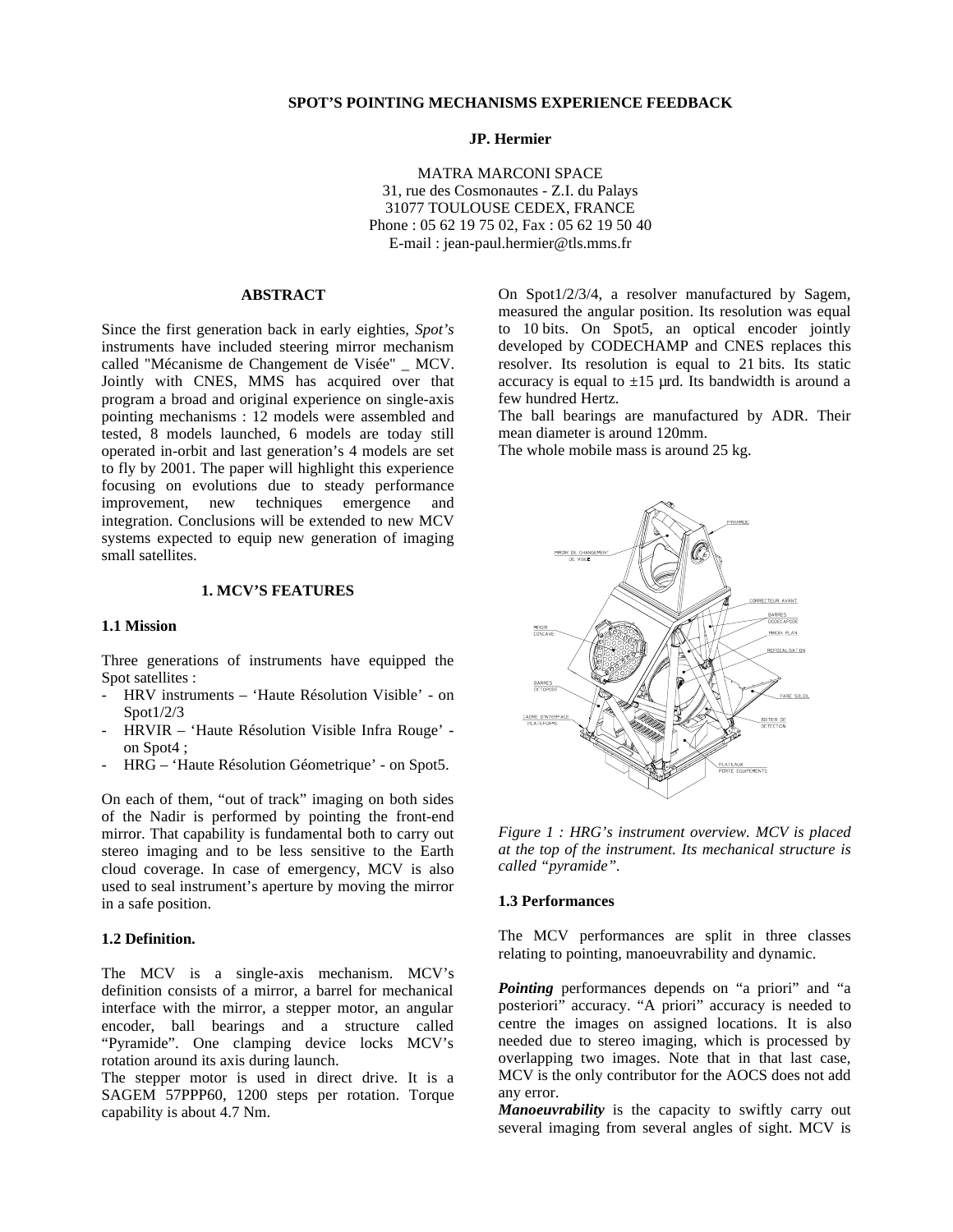the sole contributor to that performance which directly yields to instrument's effectiveness. The performance depends both on the motion velocity and the stabilisation duration. Stabilisation criteria, specified as a maximum oscillation magnitude is obviously fully linked to dynamic stability specifications, see hereafter.

Relating to *dynamic*, the MCV is to be seen as both an emitter and a receiver of dynamic disturbances.

During motions, it generates dynamic disturbances towards the platform. Those disturbances should be broken down depending on their frequencies.

Low frequencies bring about wheels reactions and should so be taken into account in platform's budgets.

High frequencies, also called micro vibrations disturb the second MCV, playing then the role of a disturbance receiver.

During image acquisition, the MCV is a receiver of disturbances. Those disturbances come from the other MCV as seen just before. They also come from others emitters as satellite wheels.

### **1.4 Design constraints**

There is only one clamping device to lock MCV's rotation around its axis during launch. As a result, overall design is simpler. However, ball bearing should then be sized to withstand launch vibrations along with meeting drastic safety margins.

That constraint is strengthened due to ball bearing lubrication. Wet lubricants were turned down due to optics closeness. So, ball bearings were dry lubricated with MoS2 that requires limiting loads to a relative lowlevel, typically 200 hbar.

# **2. FIRST DESIGN**

The same design equipped on the three first generations of Spot's instrument called HRV.

The SAGEM57PPP stepper motor was used in direct drive. It was simply commanded in full step at a constant stepping rate by a voltage supply. The mechanic guidance used dry lubricated ADR's ball bearing. One ball bearing was left sliding to withstand axis's thermo-elastic dilatations.

A major feature was that mechanical friction was quite high. That friction was partially due to internal ball bearing characteristics as balls diameter, angle of contact and pre-load. Main frictions however came from contacts between balls and theirs separators, fine tubular parts in Teflon. Friction noise was high too, due to MoS<sub>2</sub> deposit process by simple burnishing.

That simple and robust design was fully in compliance with system needs. High friction was welcome to damp high oscillations generated by the rough full step command and stabilisation lengths were short enough.

Pointing budget could be simply broken down into a high "static angle", image of the ratio between the motor stiffness and the mechanical friction, and a magnetic "even-odd" effect (i.e. H2 harmonic). Compared to AOCS's pointing budget, MCV had comfortable performance margins.

Dynamic stability was not to be in-depth analysed for stability constraints were not acute due to "low" instrument's resolution. Furthermore, high friction helped to see MCV as motionless during imaging.

To conclude, mechanical frictions played a major role : in spite of a rough motor command, it allowed to get manoeuvrability performances while keeping enough margins with respect to pointing budget.

## **3. FIRST EVOLUTION**

Spot4's instrument was called HRVIR. On the HRVIR's MCV, the main modification was brought on the mechanical guidance.

On one model, a fretting-corrosion effect was detected on the sliding ball bearing. That led to change the design.

New ball bearings were developed. One having a very low axial stiffness replaced the sliding ball bearing. This was obtained with a very high conformity (125%) and a low contact angle (5°).

First idea was to replace tubular separators by annular ones to better control the magnitude and the stability of the friction between balls and separators.

Finally, tubular separators were used once again : if not mechanical frictions were too low to damp MCV's oscillations.

Additional frictions brought by tubular separators being still too low, electronic command was modified to short circuit the not supplied phase during full step commutations. Friction brought by induction currents allowed meeting wanted performances.

Due to HRVIR's increase in resolution, which led to strengthen stability constraints, pointing stability was much more analysed than before. It was indeed no longer possible to justify stability better than one micro radian without performing an acute characterisation.

After several analysis, Dahl's model of mechanical friction - see reference - was found as giving the best MCV's physical behaviour simulation in the micro oscillations' range.

It showed that MCV was no longer to be seen as motionless due to frictions. In spite of them, it could still oscillate on a higher natural frequency \_ 10 Hz typically while the static motor frequency was around 7 Hz.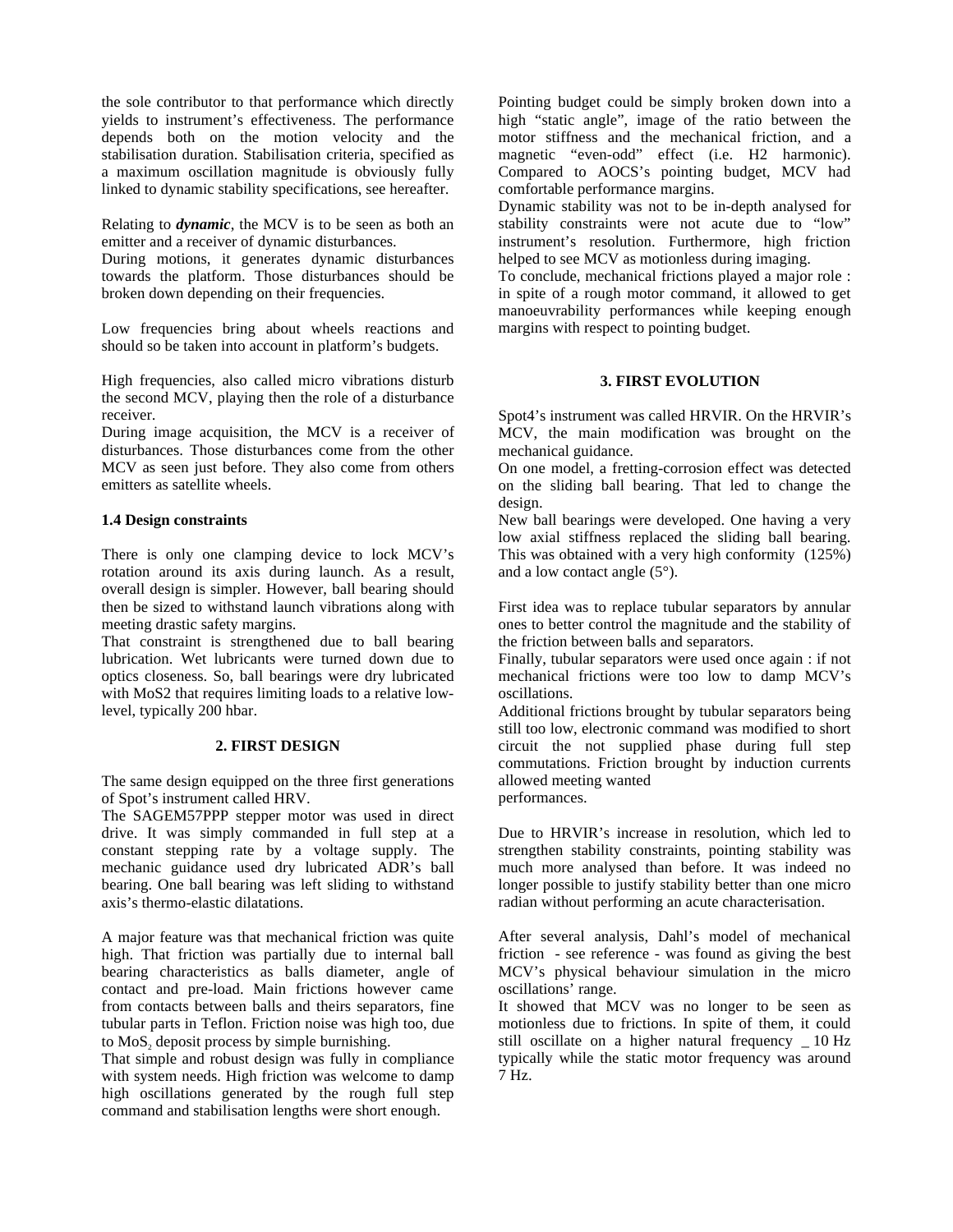# **4. HRG'S IN DEPTH MODIFICATIONS**

#### **4.1 The reasons to change**

Spot5's instrument was called HRG. Due to both technical and industrial reasons, design of HRG's MCV was in depth modified.

Industrial causes came from the number of models to manufacture. At the beginning of the program, three instruments were to equip Spot5 versus only two on Spot1/2/3/4. Two models were to equip Helios instruments. At last, the possibility to manufacture a second Spot5 satellite, called Spot5-b, should be taken into account. From two MCV's flight models on former satellites, it was then eight models to be manufactured.

It seemed difficult to meet such a manufacturing rate with the former design. Experience clearly showed how costly it was to tune a design performances of which depended on unsteady mechanical frictions. That design was well adapted as long as performance margins were high enough. But then, new specifications of pointing were too strengthened and induced margins too low. In the same time, technical reasons to change the design were numerous.

Firstly, HRVIR's mechanical guidance did not withstand new vibrations level required to be launched on Ariane 5 (31g taking into account design margins). High conformity made one ball bearing very sensitive in term of Hertz pressure.

Secondly, manoeuvrability requirement was strengthened to increase instruments' imaging rate for instance to allow Earth vignetting when no particular image is ordered. Less time was granted to perform low amplitude motions : 10s were allowed to HRV to perform motions from 0 to 27° ; only 4s were granted to HRG to perform low amplitude motions while up to 10s were granted to cover 27°.

Thirdly, pointing specifications were strengthened, in particular "a posteriori" accuracy.

Fourthly, Spot5 increase in resolution led to drastically strengthen dynamic stability requirements. Pointing stability hence became one major design driver.

### **4.2 Mechanical improvements**

Former design was therefore in depth modified. Main idea was to better decouple functions and performances.

- First, mechanical guidance was to withstand new vibrations levels with comfortable safety margins. It was no longer to ensure oscillations damping thanks to its friction. Frictions should be as repetitive as possible from one model to the other and from the beginning to the end of the mechanism's life.
- Second, command was to be optimised to meet manoeuvrability and dynamic specifications.

New ball bearings were designed. To increase their load acceptance along with minimising frictions, the ball diameter was increased up to 6.35 mm and angle of contact was increased up to the 36°. Mean conformity came back to a more "standard" value, that is 7%. All mechanical interfaces were in depth analysed to get sure that no additional stress could increase frictions during ball bearings integration. Tubular separators were obviously replaced by annular ones. MoS2 lubricant physical vapour deposition was used instead of burnishing process.

As a result of all those modifications, friction was limited to 0.040Nm in spite of a pre-load worth 650N. Ball bearing loads and gapping were less than 200 hbar and 10µm in spite of axial loads worth around 8000N.

The whole mechanical architecture was fully reanalysed. Purpose was to get down the degree of hyperstaticity known to be the source of important not mastered loads. Focusing on in-orbit operating, analysis took into account thermo-elastic dilatations and residual deformations. A "pyramide" axial stiffness worth around 2 N/µm allowed to withstand dilatations and others axial defects. To withstand misalignments, specific flectors were implemented to limit torques. That solution was found better than an "X assembly" of ball bearings. Flectors were 1.4 mm thick components. They were axially stiff but their flexion stiffness was less than 20 000 Nm/rd. This pseudo-isostatic solution is sketched hereafter. Thanks to it, increase in frictions after assembling was limited to 30 %.



*Figure 2 : Shaft assembling is pseudo isostatic thanks to flectors and pyramid's local axial stiffness*

#### **4.3 Command improvements**

In the same time, electronic command was completely modified. The former full step command was replaced by a micro step one. Specific linear current amplifiers were designed by CRISA.

After analysis, amplifiers' characteristics were found to be at the feasibility limit. Performances, such as phase balances or harmonic distortion, directly entered harmonic disturbance budgets.

Velocity profiles were in depth analysed as well. On former design, full step command tuning only consisted to decouple commutation frequency from MCV's natural frequency. Tuning of the micro step command was far more complex.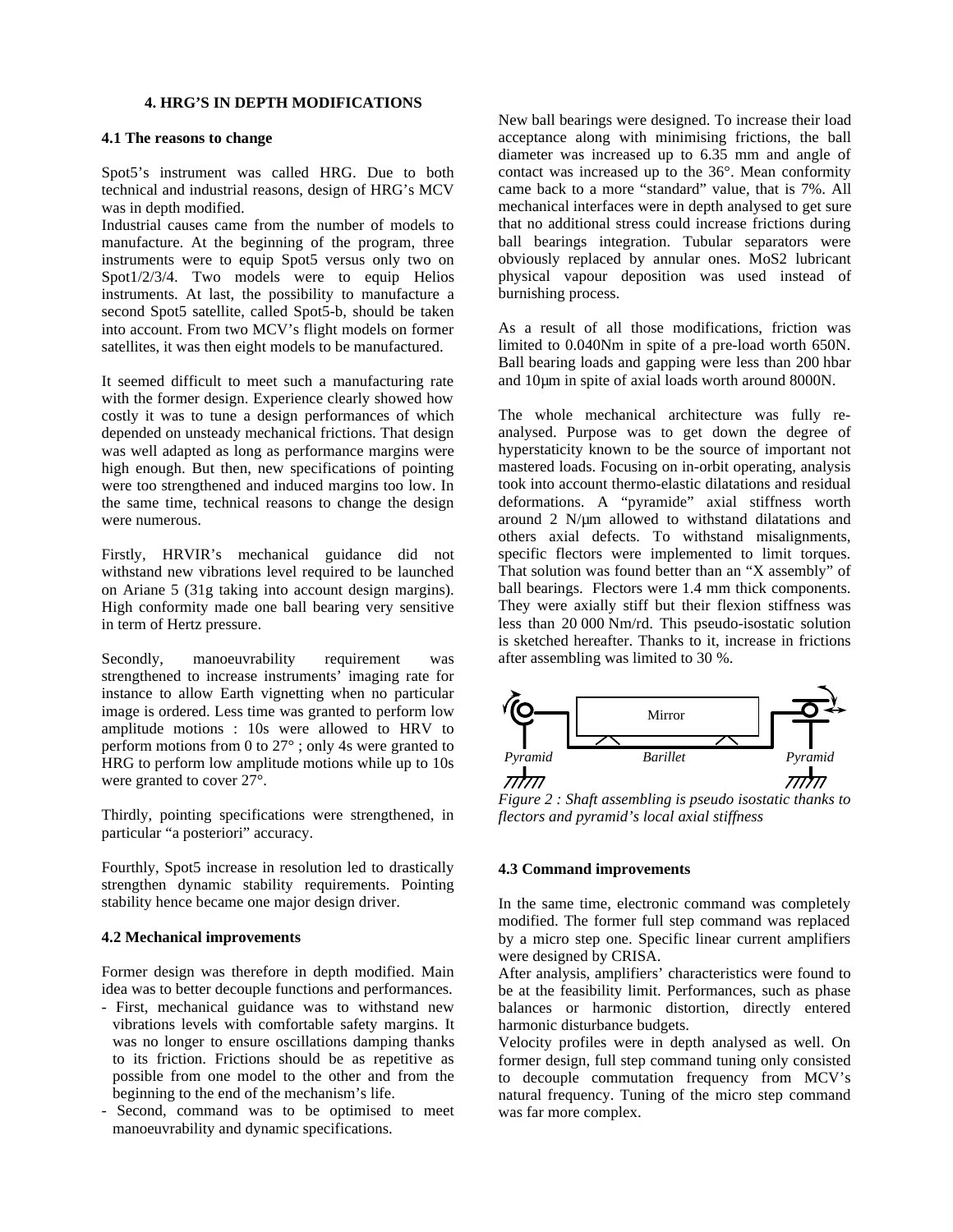Optimisation of the velocity profiles needed to very finely tune acceleration lengths \_ at better than a few milliseconds typically.

Optimisation of the velocity profiles needed also to perfectly identify electronic and motor harmonic disturbances spectrum to decouple it from MCV's natural frequency.

Two algorithms were implemented to process optimised profiles. First algorithm was to control high amplitude motions, typically greater than 3°. It took benefit of MCV's natural cut-off to limit the motor harmonic disturbance effects by moving at high speed, typically 10°/s. Second algorithm was to control low amplitude motions, typically less than 3°. It took benefit of the low amplitude to cover to always keep harmonic disturbances less than the resonance and avoid then amplifications.

Note at last that a vacuum-thermal test allowed highlighting a slight shift of the natural frequency. Once well understood and quantified, that phenomenon was also taken into account in velocity profile tuning.

All that was possible thanks to a devoted 80C32 microcontroller implemented in the CRISA command electronics.



with respect to the mechanism velocity

*Figure 3 : Frequency of harmonic instabilities depends on the mechanism velocity. Velocity magnitude should then be set to avoid MCV's natural resonance.*

The open loop command depicted just above was smooth enough to meet dynamic requirements. A close loop command was nevertheless tested in the early HRG development to get utmost performances.

According to the principle sketched hereafter, optical encoder data was used to add a command damping.

Note that this concept kept variable commutation angles as in classic micro step command. As a result, natural holding stiffness was kept, which was essential for pointing applications. Close loop's efficiency was experimentally proven for amplitude compatible with the encoder resolution that is 3 µrd.



*Figure 4 : Active Damping Loop is a very efficient option to increase oscillations damping.*

### **4.4 Pointing stability**

Spot5's increase in resolution tends to drastically strengthen dynamic stability requirements. Pointing stability thus became one major design driver.

Analysis led to split stability requirements in requirements on short and long term.

Short-term stability, typically a few milliseconds, was required to ensure "on-line" signal consistency on the several detectors, devoted to the different bands. Shortterm stability was as well required to ensure "oncolumn» signal consistency on a few pixels, typically five, for "super mode".

On long term, typically a few hundreds of seconds, position stability was required to allow efficient images processing as localisation with respect to given points.

Instrument's resolution directly impacted short terms specifications. As a result, required stability, typically less than 0.5µrd, could be seen as a very stringent requirement.

As a dynamic device, MCV was the single contributor to instrument's pointing stability budget. At satellite level, MCV remained as well a major contributor : experience showed it took between 30% and 50% of the whole satellite budget.

All design improvements helped to get a repetitive and predictable dynamic behaviour even for micro oscillations worth typically less than 1 micro radian. Test campaigns allowed to build up the dynamic model initiated in the frame of Spot4. That model gave nonlinear MCV's transfer functions applicable for oscillations' amplitudes worth less than a few tenths of micro radians. Dahl theory was found giving a right friction model : Dahl's stiffness was observed around 5000 Nm/rd providing a significant frequency shift between MCV emitter and MCV receiver. It was possible to measure magnification ratios, typically greater than 10. Those ratios were used to quantify impact of external disturbances as wheels' harmonics. They were as well taken into account to assess impacts of current amplifiers' noise.

As a result, it was found that amplifiers' performances had a great impact on the system's performances. A lot of analysis and tests focused then on linear current amplifiers. Performances such as low frequency noise or current drifts directly entered stability budgets.